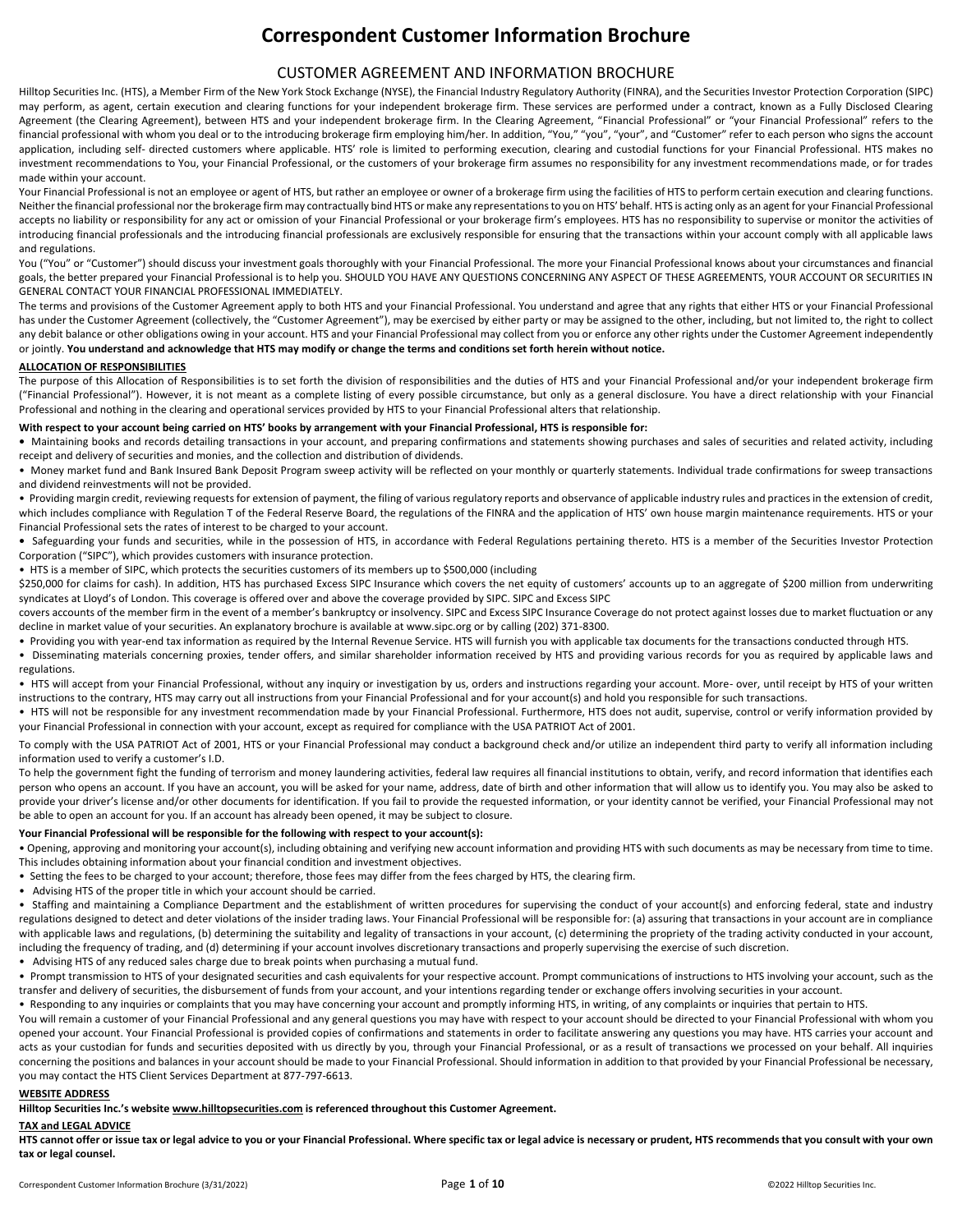#### **CASH ACCOUNT AGREEMENT**

In consideration for HTS opening and maintaining one or more cash accounts, you agree to be bound by the terms and conditions of the Customer Agreement, which may be amended at HTS' discretion, as follows:

- **1. Applicable Rules and Regulations.** All transactions made for you are subject to the constitution, rules, regulations, customs, usages, rulings and interpretations of the exchange or market, and its clearing house, if any, where the transactions are executed, as well as the mandates of the NYSE, FINRA, the United States Securities and Exchange Commission (SEC), and the Federal Reserve Board. The transactions shall also be subject to all applicable federal and state laws, rules and regulations, and will be construed in accordance with the laws of the State of Texas. It is important that you understand that your property may be transferred to the applicable State if no activity occurs in your account within the time period specified by State law.
- 2. Capacity to Contract, Customer Affiliation. You represent being of legal age, and not an employee of any exchange, member firm of an exchange or FINRA, bank, insurance company, or trust company, and that HTS will be promptly notified upon such association. You also represent that no one has an interest in this account or your other accounts with HTS, other than those signing the appropriate account documents.
- **3. Binding Upon Customer's Estate**. You hereby agree that the Customer Agreement will be binding upon Customer's heirs, executors, administrators, personal representatives and assigns, and that any successor will be notified of the Customer Agreement's provisions.
- **4. Important Information About Procedures for Opening a New Account.** To help the government fight the funding of terrorism and money laundering activities, federal law requires all financial institutions to obtain, verify, and record information that identifies each person who opens an account.
- **5. Agreement Contains Entire Understanding/Assignment**. The Customer may not assign the rights and obligations in the Customer Agreement without first obtaining the prior written consent of a duly authorized officer of HTS.
- 6. Severability. If any provision of the Customer Agreement is held to be unenforceable by any law, rule, administrative order or judicial decision, that determination shall not affect the validity of the remaining provisions.
- **7. Waiver and Modification.** Except as specifically permitted in the Customer Agreement, no provision may be waived or amended unless it is agreed to in writing and signed by a duly authorized officer of HTS. You further understand that the failure to exercise any right or obligation granted by the Customer Agreement will not be considered as a waiver of that right or obligation.
- **8. Opening an Account** Before an account can be opened, you must furnish your Financial Professional with certain information, including your name, address, Social Security number or tax identification number, citizenship, age, occupation, bank or other brokerage reference, as well your financial situation (net worth, income, investment experience, investment objective). Your Financial Professional has the responsibility for opening, approving and monitoring your account. Your Financial Professional must obtain and is responsible for new account documentation, knowledge of customer and customer investment objectives, new account approval or rejection, determining the commission charged, review of orders and accounts, supervision of orders and accounts, furnishing of investment advice, handling and supervision of discretionary accounts, and the handling of accounts for employees or officers of member organizations, selfregulatory organizations and other financial institutions. Each account opened is subject to HTS' acceptance and HTS reserves the right to close or restrict an account or reject a transaction at any time . HTS and your Financial Professional reserve the right to conduct background checks on account holders at any time, including obtaining credit reports. If requested, you will sign a separate release authorizing the release of credit information.
- **9. Backup Withholding.** Federal law requires, for U.S. persons, a specified percentage of reportable interest, dividends, and proceeds from the sale of securities be withheld, unless you furnish a correct taxpayer identification number. To avoid this "backup withholding" complete and return the New Account Application, which includes the substitute W-9 Form, certifying that the taxpayer number you are furnishing is correct and that you are not subject to backup withholding. For most individuals, your taxpayer identification number and Social Security number are the same. Foreign persons claiming foreign status must complete the IRS W-8BEN Form (for joint foreign accounts, each owner submits a W-8BEN).
- **10. FATCA Withholding.** Due to the enactment of the Foreign Account Tax Compliance Act (FATCA), if HTS
- cannot reliably associate a payment with valid documentation from the foreign person(s), HTS must presume the account is domestic, backup withhold and produce a 1099 tax statement for the period of time the foreign account is not properly documented. Foreign Financial Institutions (FFIs) and Non-Financial Foreign Entities (NFFEs) must submit a valid IRS Form W-8BEN-E. If HTS does not receive valid documentation, FFIs and NFFEs are subject to 30% FATCA withholding. In addition, if the account is classified as a United States Financial Institution (USFI) and HTS does not receive a valid IRS Form W-9, HTS is required to treat the USFI as foreign, subject to 30% FATCA withholding and produce a 1042-S tax statement for the period of time the USFI is not properly documented.
- 11. Cash Account. Your brokerage cash account does not provide for the extension of credit (margin), and you must pay in full for any security that you purchase. Regulation T of the Federal Reserve Board and certain Exchange rules require settlement of the purchase or sale of securities on the settlement date, which is usually two (2) business days following the transaction. When you buy a security, prompt payment by personal check, wire transfer, cashier's check or money order payable in U.S. funds to the order of HTS must be received into your account. Your Financial Professional can tell you the amount due shortly after any purchase. HTS will prepare and send a confirmation to you as soon as possible after execution of your order. You should not wait for the arrival of the confirmation before paying, since funds must be received by the settlement date. Federal Regulation T requires HTS to liquidate securities for which prompt payment is not received. In that event, you will be responsible for any resulting loss, will not be entitled to any gain, and your account will be restricted for 90 days. When you sell your stock it is essential that you deliver the certificate promptly to your account at HTS. The proceeds of a sale cannot be paid to you until HTS' receipt of your stock certificate in good, deliverable form by the settlement date. If HTS does not receive the securities that you sold within a reasonable amount of time after settlement date, your Financial Professional is required to purchase the securities in the open market. Again, you will be responsible for any resulting loss, will not receive any gain, and your account will be restricted for 90 days. The proceeds of a sale will be either retained in your account or, if you so request, the funds will be mailed to you. You may also request that sale proceeds, dividends and interest be automatically deposited to your bank account by electronic funds transfer. In general, it is HTS' policy that funds cannot be withdrawn against a deposited check within ten (10) business days of the date of deposit.
- 12. Interest on Cash Balances All balances in the Cash and Margin account types will be net together. If the netting results in a settled debit, debit interest will be charged. If the netting results in a settled credit, credit interest will be paid. Interest will be paid on those net credit balances that accrue \$1.00 or greater of interest during the month. Please refer to Section 40 "Securities Industry Protection Corporation (SIPC) and Excess SIPC Coverage" for a discussion of your account protection. Please consult your Financial Professional for additional information.
- 13. Compensation to HTS. HTS may receive compensation for establishing relationships through which investment products are made available which could result in a lower rate of return to the client. This compensation may include non-cash items such as reciprocal arrangements, discounts, rebates or reductions or credits against fees that would otherwise be payable in full by your Financial Professional or HTS.
- 14. Sweep Program. HTS's Sweep Program is a service provided by HTS to its customers offering you the option of automatically transferring excess cash balances in your securities account to either (i) our Bank Insured Deposit program (BID), which is an account at a participating bank whose deposits are insured by the Federal Deposit Insurance Corporation (FDIC); or (ii) a money market mutual fund product. A sweep of your excess cash balance allows you to earn interest on the funds while retaining the flexibility to quickly access that cash to purchase securities or withdraw it. To participate in the HTS sweep program, you must select a sweep option upon account opening by affirmative written consent. HTS may change the products available under the sweep program. For existing accounts, please notify your Financial Professional if you wish to sweep your cash balances to the BID program, to a money market mutual fund, or other selection. If you decline participation in the sweep program, fail to make a sweep program election by affirmative written consent, or if your account is otherwise ineligible to sweep, excess cash balances must be retained in an interest-bearing SIPC insured credit investment program (CIP) account held at HTS.

Unlike cash accounts, individual retirement accounts and qualified retirement plan accounts may not retain excess cash balances in CIP. Therefore, these specific types of accounts must affirmatively select either the money market fund option or BID program option.

HTS will generally provide any customer participating in its sweep program at least thirty (30) days written notice of (1) changes to the terms and conditions of the sweep program and any products currently available through the sweep program, (2) any changes, additions or deletions of products available through the sweep program, and (3) changing a customer's investment through the sweep program from one product to another. If advance notice of a modification is not practicable due to the circumstances, you will be notified as soon as is reasonably practicable of any change in the sweep program that results in changing the core account investment vehicle for your account.

The BID program is a program which involves a series of FDIC-insured bank accounts maintained at various participant banks, including PlainsCapital Bank, an affiliate of HTS. A list of all participant banks is available on our website at www.hilltopsecurities.com/disclosures/sweep-account-disclosure/. Additions and changes to the list of participant banks will also be posted on this website. Please consult your Financial Professional, as certain types of accounts may not be eligible to invest in the Bank Insured Deposit. If your account is ineligible, excess cash balances will be retained in an alternate fund or CIP.

It is important that you understand the unique nature, insurance coverage, and risk associated with each type of account. SIPC coverage does not protect cash balances created and maintained solely for the purpose of earning interest, so funds in money market or CIP accounts must be intended for future reinvestment.

HTS may temporarily suspend or discontinue the sweep arrangement, or change the timing or frequency of the sweep anytime without advance notice to you. If HTS fails to sweep your uninvested funds in the manner described in the Customer Agreement, HTS's liability is limited to the actual amount of the dividends or interest you would have earned had the sweep been performed. HTS may automatically sweep funds from your sweep account to your brokerage account anytime without advance notice to you to pay for securities transactions and withdrawal requests, satisfy a debit balance, settle any other obligation you owe HTS, pay your margin loan, provide necessary collateral in your margin account, or for any other permissible purposes. Should you wish to access these funds or information regarding the fund rates, contact your Financial Professional. You can also visit www.hilltopsecurities.com/disclosures/sweep-account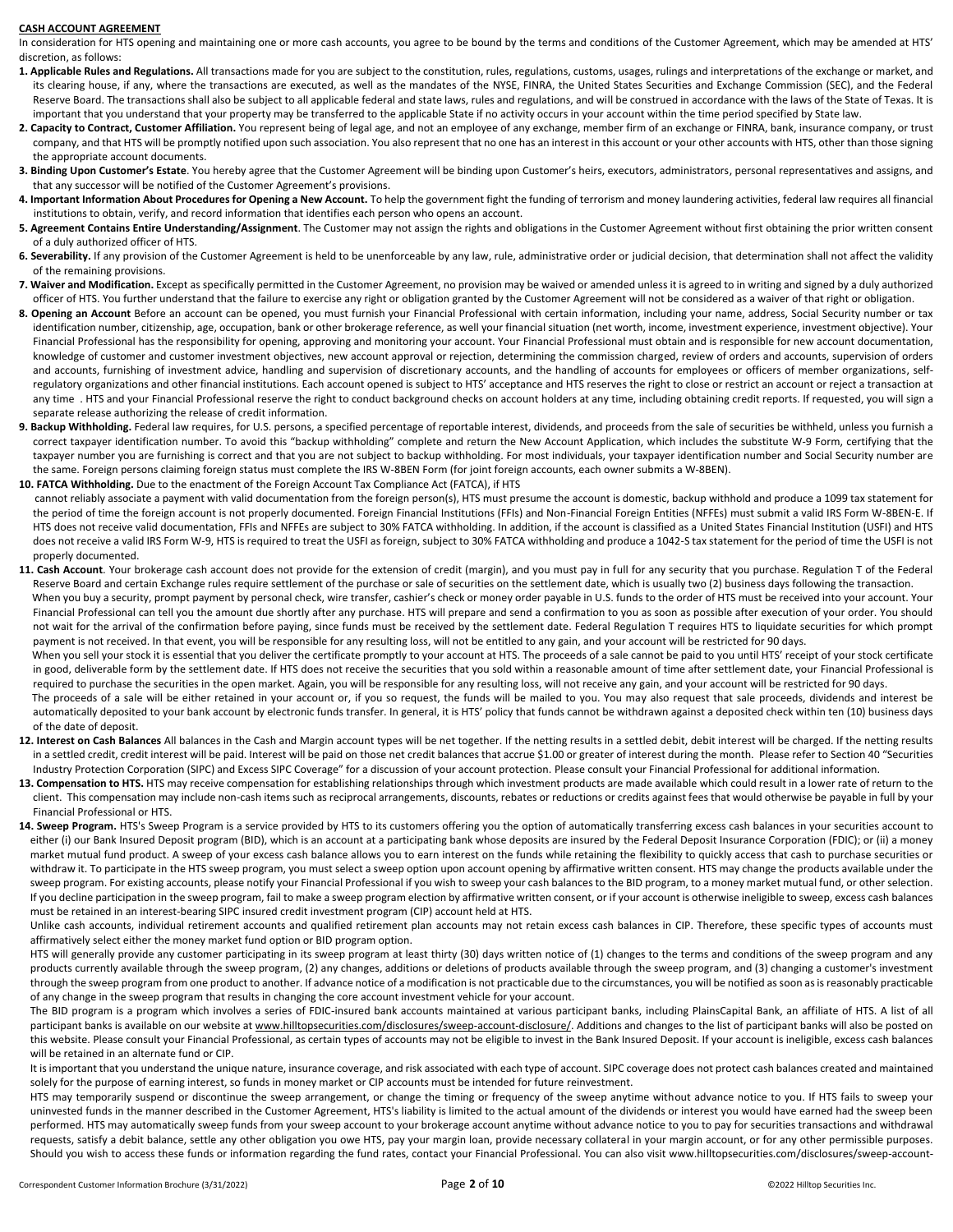disclosure/ for information regarding fund rates. With ongoing changes to the rates of return for the available sweep options, your personal financial circumstances and market conditions, you should always consider all of your investment options.

a. Bank Insured Deposit. HTS anticipates receiving fees, including fees for administrative services, and other financial benefits for providing sweep funds to our sweep program administrator and participant banks, including our affiliate PlainsCapital Bank. HTS anticipates the participant banks will receive a financial benefit from the use of sweep funds, such as net interest income. A portion of fees received may be paid to your Financial Professional.

The FDIC insures bank deposit accounts such as checking, interest-bearing checking and savings accounts, money market deposit accounts, and certificates of deposit (CDs) if an insured bank or savings association fails. Your bank deposits are generally insured up to \$250,000 per account holder, while your IRA and other qualifying self-directed retirement funds on deposit are separately insured up to \$250,000. The FDIC does not insure the money you invest in stocks, bonds, mutual funds, life insurance policies, annuities, or municipal securities, even if you purchased those products from an insured bank. Previously existing or other bank accounts you maintain at a participant bank may affect your FDIC insurance coverage. If your funds on deposit at any one bank exceed the applicable FDIC insurance limit of \$250,000 per account holder (\$250,000 for qualifying retirement accounts), the FDIC will not insure your funds in excess of the limit. If you have a deposit with one of the participant banks that is separate from a balance in the BID, please notify your Financial Professional if the combined deposits are in excess of \$250,000, and such excess funds will be placed with another participant bank, if available.

The current target maximum amount of FDIC Insurance coverage for your deposits in the BID program is up to \$5 million (for an individual account) or up to \$5 million per each individual owner of a joint account (e.g., for a joint account with two individual owners – up to \$10 million) (Maximum Applicable FDIC Deposit Insurance Amount), subject to the total amount on deposit in an account, applicable FDIC rules, and bank availability. Account balances in excess of the Maximum Applicable FDIC Deposit Insurance Amount will be invested in the Dreyfus Government Cash Management Money Market Fund Investor Class (DGVXX). For a list of participant banks in the BID program, please go to www.hilltopsecurities.com/disclosures/sweep-accountdisclosure/. Additional information regarding FDIC coverage is available at www.fdic.gov. Please consult your Financial Professional, as certain types of accounts may not be eligible to invest in the BID program. Please refer to the HTS Bank Insured Deposit Program Terms and Conditions document for additional information. A copy of this document may be obtained from your Financial Professional or online at www.hilltopsecurities.com/disclosures/sweep-account-disclosure/.

Hilltop Securities has a conflict of interest with respect to the BID program, because the banks participating in program (including PlainsCapital) have discretion in determining how much interest to pay on program deposits, and HTS has discretion in determining how much of that bank interest rate is paid to customers in the program and how much of the bank interest rate to retain itself as a Program Fee. The banks (including PlainsCapital) have a financial interest in paying a lower interest rate so that their net interest income is increased, and HTS has a financial incentive to pay a lower rate to customers so that its fees are increased. By contrast, a money market mutual fund has a fiduciary duty to seek the highest possible return for customers consistent with its investment strategy. HTS does not share any fees received in the BID program or any revenue received in connection with the program with its Investment Adviser Representatives (IARs).

On or about June 1, 2022, Hilltop Securities will implement certain changes to the BID program and will switch from paying interest at a single rate to a "tiered" interest rate system, under which the BID program will pay interest based on a "tiered" interest rate system, which will pay different rates of interest based on five different deposit tiers. Generally speaking, higher cash deposit balances will receive higher rates of interest than deposits with lower balances. The amount of interest paid will be determined by the amount of interest paid by the banks participating in the program, minus the amount of fees charged by us, as broker-dealer or custodian, in accordance with the following tiers:

| Tier   | <b>Deposit Level</b>      |
|--------|---------------------------|
| Tier 1 | \$0 to \$49,999.99        |
| Tier 2 | \$50,000 to \$249,999.99  |
| Tier 3 | \$250,000 to \$499,999.99 |
| Tier 4 | \$500,000 to \$999,999.99 |
| Tier 5 | \$1,000,000 or more       |

The applicable interest rate tier will be determined based on the amount of cash available in your brokerage account on a per account basis. Cash available in one brokerage account will not be aggregated to include cash which may be contained in other brokerage accounts you hold with us for purposes of qualifying for a higher interest rate tier. In other words, the amount of cash available in each specific brokerage account can only be used to qualify for one individual interest rate tier under the BID program.

Interest on funds in a bank deposit account is accrued daily, compounded monthly, and credited to your account monthly. Interest begins to accrue on the date of deposit in the BID up to, but not including, the date of withdrawal. The daily balance method is used to calculate the interest on these accounts. The daily rate is 1/365 (or 1/366 in a leap year) of the interest rate. Account rates are set in accordance with other bank products and may be changed at any time. The rate of return paid on BID program funds may vary from the rates of return available to account holders making deposits with the participant bank directly, through other types of accounts at your brokerage, or with other depository institutions in comparable accounts.

The BID program may be more profitable to HTS and its affiliates than other available sweep options. You should compare the terms, rates of return, required minimum amounts, charges and other features with other accounts and alternative investments.

b. **Money Market Funds.** Money market mutual funds, including the Dreyfus Government Cash Management Money Market Fund, which may also be available as a customer-selected sweep option, are registered with the SEC pursuant to the Investment Company Act of 1940 and are treated as securities. Please refer to Section 40 "Securities Industry Protection Corporation (SIPC) and Excess SIPC Coverage."

HTS anticipates receiving fees or other financial benefits based on your sweep account balance. For money market funds, those benefits can include annual payments based on the amount you invest in the sweep program. A portion of fees received may be paid to your Financial Professional. Please note that shares in a money market fund are not FDIC-insured, not guaranteed by the federal government, and are not deposits or obligations of any bank or guaranteed by any bank. There can be no assurance that a money market fund will be able to maintain a stable net asset value of \$1 per share. Tax-exempt money market funds may be subject to the alternative minimum tax. See the money market fund prospectus for more complete information, including terms, management fees, prevailing rates, and expenses. You can obtain a prospectus by contacting your Financial Professional or via our website at www.hilltopsecurities.com/disclosures/sweep-account-disclosure/. You should consider the fund's investment objectives, risks, and expenses carefully before investing.

15. Joint Accounts Joint account customers agree, that the signatories, jointly and severally, have the authority on behalf of the account to do all acts and have all rights, responsibilities and obligations that an individual account holder may have. Joint account customers, jointly and severally, agree that each joint account customer will have authority on behalf of the account to buy, sell and otherwise deal in securities; to receive on behalf of the joint account demands, notices, confirmations, reports, statements of account, and communications of every kind; and to deal with the financial professional on behalf of the joint account as fully and completely as if the Customer alone were interested in the account. This may all be done without notice to others interested in the account. Your Financial Professional is authorized to follow the instructions of any of the account holders in every respect concerning the joint account. In the event of deliveries of securities or payments to any of the joint account parties, your Financial Professional will be under no duty or obligation to inquire into those deliveries or payments. Joint authority will remain in force until your Financial Professional receives written notice of revocation. Your Financial Professional, however, is authorized, at the account holders' discretion, to require joint account action by the joint tenants with respect to any matter concerning the joint account. If the Joint Tenants with Right of Survivorship box has been marked, on the death of any account holder, the deceased party's ownership of the account passes to the surviving account holders.

The liability with respect to said account shall be joint and several. All property shall be subject to a lien in the financial professional's favor for the discharge of the obligations owed the financial professional. It is understood that the lien be in addition to and not in substitution of the rights and remedies the financial professional would otherwise have.

It is further agreed that the estate of any of the account holders who have died will be liable, and each survivor will continue to be liable, jointly and severally, to the financial professional for any net debit balance resulting from transactions initiated prior to the receipt by the financial professional of the written notice of the death, incurred in the liquidation of the account, or the adjustment of the interests of the respective parties.

- 16. Custodial Accounts. It is agreed that all accounts opened under the Uniform Gift to Minors Act (UGMA), the Uniform Transfers to Minors Act (UTMA), or similar state statutes will be properly created and that all property so transferred will be done in compliance with such applicable statutes. There will be good faith reliance upon the instructions given, representations made and actions taken by a transferor or custodian. Further, the custodian represents and warrants that the assets in the account belong to the minor and that all such assets, whether or not transferred out of the UGMA or UTMA account, will only be used for the benefit of the minor.
- 17. Employee Stock Option Plans. With HTS' and your Financial Professional's consent, you may exercise employee stock options or execute other employee stock plans through them. In such instances, by your signing the New Account Application, you represent to the issuer of such securities that HTS may make payments from your account for the cost of the securities. You understand that once those instructions have been accepted by HTS, they are not revocable or amendable by you, and that you agree to hold HTS and your Financial Professional free and harmless from any liability, cost or expenses associated with the market fluctuation of the stock price of the subject security. You understand that prior to acceptance of your instructions, HTS must verify that the issuer will promptly deliver a readily marketable security in negotiable form, and that you must designate the account into which the securities are to be deposited.
- 18. New Issues In connection with certain public offerings of securities, after a registration statement has been filed, you may be permitted to enter a conditional offer expressing your offer to purchase securities "when and if issued." You understand that a conditional offer is an offer to purchase public offering securities which (i) cannot be accepted until such time (the "Time of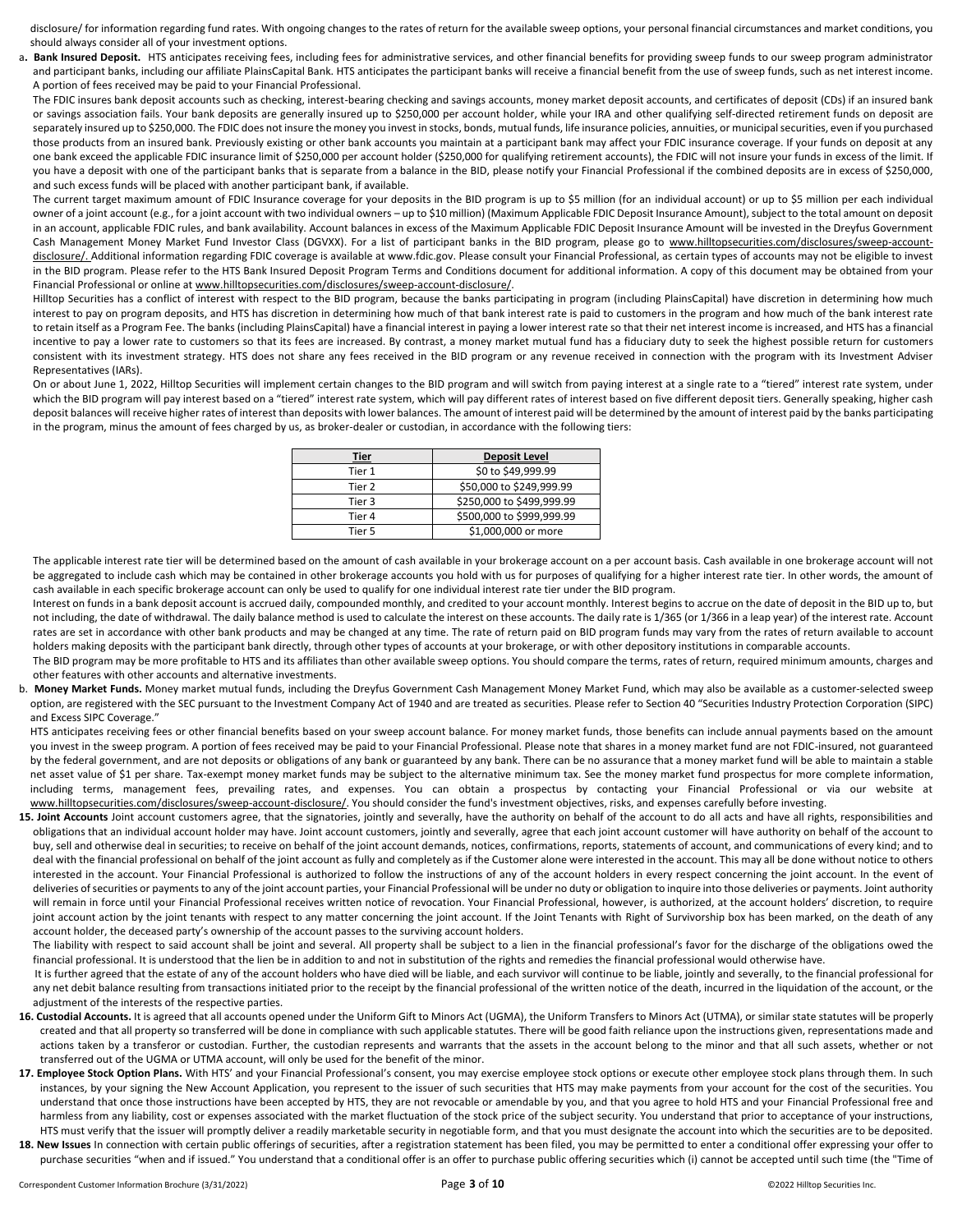Effectiveness") as the public offering securities have been effectively registered, but (ii) may be accepted, in whole or in part, immediately upon such Time of Effectiveness without any further action or consent on your part. You will be entitled to cancel any conditional offer at any time prior to the time that the Time of Effectiveness has occurred and your offer accepted.

Each conditional offer or subscription will be authorized by you and accepted with the understanding that an actual purchase is intended and that it is your obligation to pay for the purchase upon our demand. HTS and your Financial Professional's processing of any conditional offer or subscription will be subject to certain rules and regulations, which are subject to change at any time without notice. You understand that entering a conditional offer or a subscription in no way entitles you to purchase any securities, and that HTS and your Financial Professional reserves discretion to reject any offer for any reason, to allocate securities on any basis, or to change methods for allocating securities at any time and without notice. You also understand that HTS and your Financial Professional may require that your account contain available funds equal to or greater than the purchase price reflected by your offer. Any offer inadvertently accepted without sufficient funds in your account will be subject, at HTS' discretion, to cancellation or liquidation. You are responsible for your offers, including any purchases which exceed available funds. If funds are not available in the account and an offer is accepted, your payment must be immediately submitted to HTS. If payment is not received, or as market conditions warrant, at HTS' discretion, your account may be liquidated without prior notice. In the event your account is liquidated, you will be liable for resulting losses and all associated costs incurred by HTS.

- **19. Callable Securities.** HTS, in accordance with FINRA Rule 4340 (Callable Securities), has a lottery process in place which will allocate among its customers, on a fair and impartial basis, the securities to be redeemed or selected as called in the event of a partial redemption or call. You may access the firm's allocation procedures on the firm's website at www.hilltopsecurities.com. HTS will provide hard copies of the allocation procedures upon request.
- 20. Restricted Securities. You agree to advise HTS and your Financial Professional as to the status of any securities that fall under Rule 144,145, 148, and 701 of the Securities Act of 1933, as amended, and to timely deliver the appropriate paperwork to ensure clear legal transfer and good delivery of such securities.
- 21. Foreign Income Tax Withholding. When dividends and interest are paid on foreign securities, foreign tax is generally withheld from the payment by the paying agent at a tax rate known as the statutory, or maximum, rate and paid to the foreign taxing authority. In many cases investors are resident for tax purposes in countries that have tax treaties with the security's country of issuance. For specific types of investors, these treaties often allow for a favorable rate of withholding, less than the statutory rate.

If you invest in foreign securities and are eligible for a favorable rate of withholding on dividends and interest, a residency certification is usually required. Most countries require IRS Form 6166 for US residents. To request a Form 6166, a taxpayer or an authorized representative must submit Form 8802 to the IRS. If your account is eligible for the favorable tax rate, and HTS secures the distribution at the favorable rate at source, the payment will be paid to your account less fees assessed by the depository.

22. Customer's Responsibility Regarding Certain Securities. Certain securities may grant the customer valuable rights that may expire unless you take action. These securities include, but are not limited to, warrants, stock purchase rights, convertible securities, bonds and securities subject to a tender or exchange offer. You are responsible for knowing the rights and terms of all securities in your account. HTS and your Financial Professional are not obligated to notify you of any upcoming expiration or redemption dates, or to take any other action on your behalf, without specific instructions from you, except as required by law and applicable rules of regulatory authorities.

 Similarly, you are responsible for knowing about reorganizations related to securities that you hold, including but not limited to stock splits and reverse stock splits. HTS and your Financial Professional are not obligated to notify you of any such reorganizations. If, due to a reorganization, you sell more shares of a security than you own, if you become uncovered on an options position, or if you become otherwise exposed to risk requiring HTS or your Financial Professional to take market action in your account, HTS and your Financial Professional will not be responsible for any losses you incur. Overselling in a cash or margin account may be an impermissible short sale and may result in your account being restricted.

- 23. Delivery of Securities. Without abrogating any of HTS' or your Financial Professional's rights under any other portion of the Customer Agreement, and subject to any indebtedness of the Customer to the financial professional, the Customer is entitled, upon appropriate demand, to receive physical delivery of fully paid, transferable securities in the Customer's account. If transferable physical securities are deposited in an account within ten (10) business days prior to a transfer, such shares will not be released by HTS until the ten-day period has lapsed. In
- addition, transferable securities purchased and paid for by check will not be released for transfer until ten (10) business days subsequent to the deposit of the check.
- **24. Agency and Principal Transactions.** Many stocks and bonds are not traded on a securities exchange but in what is known as the over-the-counter market (OTC). When you buy or sell a security in this market, your Financial Professional may act as an agent or as a principal. The confirmation, which you receive, will designate the capacity in which your Financial Professional acted. When your Financial Professional acts as a principal, HTS is selling securities to you that it either owns or expects to buy shortly, or is buying securities from you for its own account. When your Financial Professional acts in an agency capacity for you in purchasing or selling securities in the OTC market, your Financial Professional is dealing on your behalf with another Financial Professional/Dealer, which could be HTS, or a customer of HTS. In such a case, the commission will be reflected on your confirmation. Orders that exceed specified criteria may undergo additional review by your Financial Professional and/or HTS.
- **25. Transactions and Settlements**. All customer orders for the purchase or sale of securities and other property will be executed with the understanding that an actual purchase or sale is intended and that it is the Customer's intention and obligation to deliver securities or the necessary funds by settlement date.

 If the Customer fails to deliver to the Financial Professional any securities and other property sold at the Customer's direction, the financial professional is authorized to borrow the securities and other property necessary to enable the financial professional to make delivery. The Customer agrees to be responsible for any cost or loss the financial professional may incur, or the cost of obtaining the securities and other property which the financial professional is unable to borrow. The financial professional is the Customer's agent to complete all such transactions and is authorized to make advances and expend monies as required.

Please be advised that certain orders, at HTS' or your Financial Professional's discretion, may be subject to manual review and entry, which may cause delays in the processing of your orders. You should be aware that with respect to any order, you would receive the price at which your order was actually executed in the marketplace, which may be different from the price at which the security or option is trading when your order is entered. HTS is not liable for any such price differences or delays in the processing of your orders. You also understand that security price quotes provided to you may only be valid for a limited quantity. Orders for large share or principal value amounts may execute in multiple lots and at different prices than previously quoted. HTS reserves the right at its sole discretion to refuse any order or to enact certain requirements for the acceptance of any order without advance notice. You understand that HTS may not be held liable for acting upon false oral instructions or forged documents.

- 26. Stop on Quote Orders HTS accepts orders defined as Market, Limit, Stop and Stop Limit. In addition, we offer "stop on quote" and "stop limit on quote" order types. A stop on quote order to buy (or sell) becomes a market order to buy (or sell) when the NBBO ask (bid) is at or above (below) the stop price, and a stop limit on quote order to buy (or sell) becomes a limit order to buy (or sell) at the limit price when the NBBO ask (bid) is at or above (below) the stop price.
- 27. Execution of Orders/Erroneous Reports. Your Financial Professional can execute your orders to buy or sell securities, or forward them to HTS for execution. Stock and option exchanges have rules governing erroneous reports of executions. The price at which an order is executed will be binding, notwithstanding that an erroneous report may have been rendered or no report was received from the exchange. Also, a report will not be binding if an order was not actually executed but was reported in error.
- 28. Cancellation Requests; Late and Corrected Reports. When you place a request to cancel an order, the cancellation of that order is not guaranteed. Your order will only be canceled if your request is received in the marketplace and matched before your order is executed. During market hours, it is rarely possible to cancel your market order. Do not assume that any order has been executed or cancelled until you have received confirmation from HTS or your Financial Professional. Please be advised that HTS and your Financial Professional may, from time to time, receive late reports from exchanges and market makers reporting the status of transactions. Accordingly, you may be subject to late reports related to orders that were previously unreported to you or reported to you as being expired, cancelled, or executed. Further, any reporting or posting errors, including errors in execution prices, will be corrected to reflect what actually occurred in the marketplace.
- 29. Dividend Reinvestment Program (DRIP Program). With this feature, all dividends paid by eligible securities that you designate for reinvestment are automatically reinvested in additional shares of the same security. (For purposes of the Dividend Reinvestment Program, "dividends" means cash dividends and capital gain distributions, late ex-dividend payments, optional dividend distributions and special dividend payments, but not cash-in-lieu payments.) To be eligible for this program, a security must be held, in the account, in street name by HTS or at a securities depository on its behalf. Open orders for securities are not eligible for dividends.

 In designating any eligible security for reinvestment, you authorize us to purchase shares of that security for your account. Participation in the DRIP Program may be terminated at any time by giving notice to HTS. The termination will take effect with the next eligible cash distribution provided the notice to terminate was received prior to the record date of the distribution. All eligible cash distributions will be reinvested on all eligible securities that have been enrolled in the DRIP Program without commission charges provided the securities were held on the record date and the dividend payable date.

All rights accruing to partial shares of an eligible security that are subject to the DRIP Program will be sold in the event of a rights offering. Proceeds from the sale will be used to purchase additional shares of the eligible security. In the event of a transfer, liquidation, or request to issue a certificate, the partial shares will be liquidated at prevailing market prices without a commission charge.

 Shares purchased through the DRIP Program will generally be placed in your account as of the dividend payable date. Note, however, that the stock price at which your reinvestment occurs is not necessarily the same as the price that is in effect on the dividend payable date. This is because HTS may buy the shares of domestic companies two (2) business days or less before the dividend payable date, at the market price(s) in effect at the time, in order to help ensure that HTS has shares on hand to place in your account on the dividend payable date. Other factors may require the purchase of the shares on a different business day, which may be before, on, or after the dividend payable date, e.g., dividends of foreign companies. Also, shares of securities that have an unusual ex-dividend date are purchased on the ex-dividend date and placed in our account on the first business day following the dividend payable date. Therefore, you may end up receiving more or fewer shares than if your dividend had been reinvested on the dividend payable date itself, particularly if there are significant changes in the market price of a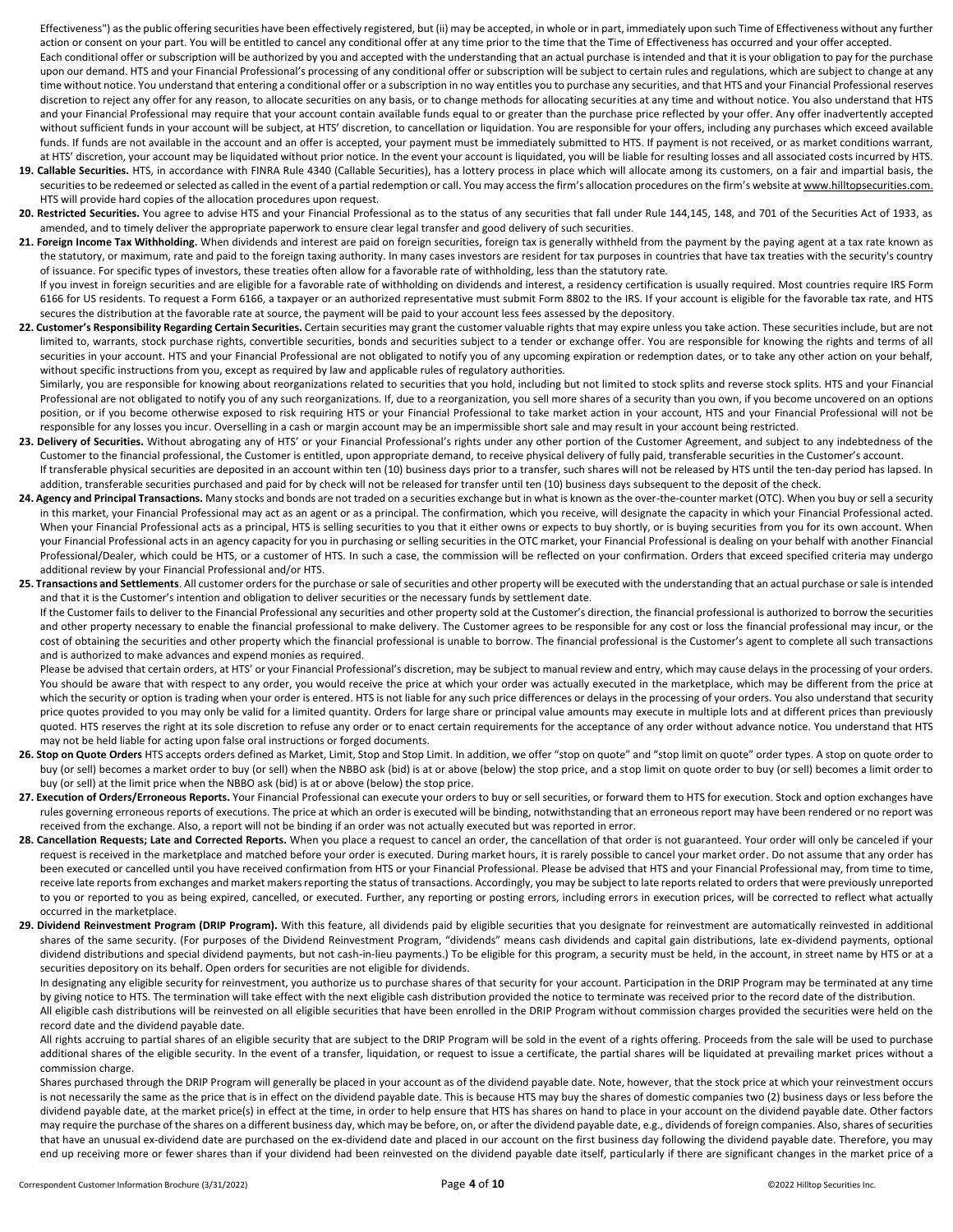security just before its dividend payable date. If sufficient shares are unavailable in the market to satisfy all customers' requirements for dividend reinvestment for a security, the dividend will not be reinvested.

 Automatic reinvestments often involve purchase of fractional shares. Partial shares pay prorated dividends and can be sold if you sell your entire share position, and will be liquidated automatically in transfers and certain other situations, but otherwise typically cannot be sold. Dividend payments will be made based on those fractional shares. Proxy materials and voting rights will be proportionate to the partial interest, except in certain types of company reorganizations. In the event of a mandatory reorganization, partial interest will be handled according to the terms of the reorganization. In cases of voluntary reorganization, HTS will act on an account holder's instructions with respect only to whole shares.

 Although for dividend reinvestments your regular account statement takes the place of a trade confirmation, you can generally obtain status information the day after the reinvestment date by contacting your Financial Professional.

 If you transfer or reregister your account within HTS (for example, by changing from a Traditional IRA to a Roth IRA), you need to re-designate any securities whose dividends you want reinvested.

When feasible, HTS will participate in a program offered by the Depository Trust Company (DTC) that offers a share price discount. Note that the availability of any given security through this program may change without notice. Also note that DTC program transactions sometimes take longer to process: although the transactions are effective as of the dividend payable date, they may not be posted to your account until 10-15 days after the payable date. If you sell your dividend-generating shares before the posting date, the dividend will not be reinvested. If instructions are not received prior to the date there is no guarantee that cash will be reinvested for that pay date. Dividend reinvestment does not ensure a profit on your investments and does not protect against loss in declining markets.

- **30. Losses Due To Extraordinary Events.** HTS is not responsible, and you agree not to hold HTS liable, for losses caused directly or indirectly by conditions beyond our control, including, but not limited to: war, natural disasters, government restrictions, exchange or market rulings, strikes, interruptions of communications or data processing services, news or analysts' reports, trading volumes, market volatility or disruptions in orderly trading.
- **31. Order Flow Disclosure.** Payment for Order Flow is compensation paid to a brokerage firm by another Financial Professional/Dealer in return for directing some customer orders for execution. Such remuneration is considered compensation to the brokerage firm, and the source and amount in connection with your transaction will be disclosed upon request. This compensation may include non-cash items such as reciprocal arrangements, discounts, rebates or reductions or credits against fees that would otherwise be payable in full by your Financial Professional. Order Routing Statistics required under SEC rules are available on the Internet a[t www.hilltopsecurities.com.](http://www.hilltopsecurities.com/)
- 32. Confirmations. The confirmation contains the complete terms of the trade. While HTS makes every effort to transmit reports of transactions accurately, errors do occasionally occur, especially during periods of heavy volume. If a transaction is not entirely in accordance with your understanding and directions, you must report the error to your Financial Professional in writing or by electronic mail within two (2) days after your receipt of the confirmation. HTS cannot be held responsible for the price as reported to you if your order was executed at another price. Furthermore, HTS cannot be held responsible for reports of transactions that have not, in fact, occurred. As soon as the error is discovered, the correct information will be reported to you as expeditiously as possible.

It is your responsibility to review upon receipt, all confirmations of transactions. If notification is not received within the specified time, you may not later claim the transaction(s) to be incorrect or unauthorized. HTS reserves the right to determine the validity of your objection. HTS may elect at any time to cease sending confirmations for transactions effected pursuant to a periodic plan or an investment company plan. Periodic plan and investment company plan transactions will be provided in Customer account statements.

- 33. S&P Disclaimer. S&P data or information, including S&P ratings, (the "S&P Content") is provided only for your personal, individual use and not for any use or for the benefit of any other individual or organization; and redistribution of the S&P Content is prohibited without S&P's consent.
- 34. Worthless and Non-Transferable Securities. Any securities positions for which (i) we are unable to find a market to conduct a liquidation of the security; (ii) we are unable to find an independent transfer agent employed by the issuer to conduct a stock transfer or (iii) costs involved in the sale of the security are greater than the proceeds generated from the sale, may be given a "worthless" status, at which time a Negative Response Letter will be mailed to you at the last known address on file with HTS with specific instructions set forth therein regarding the worthless securities.
- 35. Access Equals Delivery. HTS has adopted the "Access Equals Delivery" (AED) model that permits securities issuers and their intermediaries to satisfy their prospectus delivery requirements for certain products by making their prospectus available online on the Internet. To obtain electronic copies of notices, offering documents, and other information for available products please visit the websites listed in the Terms and Conditions section of your Trade Confirmation. Printed copies of the final prospectus related to your transactions are also available upon request.
- **36. Cost Basis** Effective January 1, 2011, as a result of the Energy Improvement and Extension Act of 2008, we report your cost basis, short term and long term capital gain/loss information to the Internal Revenue Service (IRS) after the sale of your securities. HTS will use the First In First Out (FIFO) cost basis default accounting method on all lots sold unless you notify your Financial Professional in writing to use an alternate cost basis accounting method. The current Cost Basis regulations phase in changes to Form 1099 B reporting requirements by security category as follows:
	- Effective January 1, 2011 shares of stock in a Corporation inclusive of REITs (Real Estate Investment Trusts), Closed End Funds, American Depository Receipts (ADRs) and Exchange Traded Funds (ETFs).
	- Effective January 1, 2012 stock in Open End Funds, Regulated Investment Companies (RICs), and Dividend Reinvestment Plans (DRPs) which are eligible for the alternate average basis accounting method.
	- Effective January 1, 2014 less complex debt instruments, options, commodity derivatives or any other financial security identified by the Treasury.
	- Effective January 1, 2016 more complex debt instruments.

The IRS requires separate 1099 B Forms to be issued to you if you have sold both "covered" and "noncovered" securities. "Covered" securities are defined as stock acquired for cash after January 1, 2011 which is reportable under the new cost basis rules for the tax year 2011, Open End Funds, DRPs and RICs acquired for cash after January 1, 2012 which is reportable under the new cost basis rules for the tax year 2012, and bonds, options, commodity derivatives or any other financial security identified by the Treasury not covered in the current Cost Basis Regulations for the tax year 2012. "Noncovered" securities are securities acquired for cash prior to the effective date applicable to that security type, and are not subject to cost basis reporting.

In addition to reporting your basis amount for "covered" securities we are required to report whether the transaction results in short term or long term characterization. Short sales are reported in the tax year the short position is closed. We are also required to incorporate wash sale rules in basis calculation for identical securities with the same CUSIP number held in the same account, as well as take into account corporate actions for cost basis reporting effective January 1, 2011.

 Effective January 1, 2012 we are required to identify all corporations as either a S Corporation or a C Corporation. In addition, we are required to report 1099 B cost basis information for S Corporations for "covered" securities. Sales proceeds, or amounts reported on the 1099 B for S Corporations are subject to backup withholding if we do not have Form W-9. All corporate accounts are considered as S Corporations until we receive a new W-9, which has a new identification feature for C Corporations and S Corporations, effective January 1, 2012.

Please note that if you own securities which are subject to the 2011 1099 B cost basis reporting rules and you do not want your 1099 B long or short term gain/loss reported using FIFO for a specific security, you must notify your Financial Professional on or before settlement date of the sale of the security as to which tax lot you wish sold.

Please be advised if you currently have standing instructions for the accounting method used for "noncovered" securities, HTS needs new, separate additional standing instructions for the accounting method for your "covered" securities acquired in 2011.

As of 2012, mutual funds and securities subject to a dividend reinvestment program may use cost basis averaging as the accounting method. If we are currently averaging the basis of any of these securities acquired before 2012, we plan to make a single-account election pursuant to the IRS regulations and treat those securities as "covered" securities even though acquired before 2012, unless you instruct us in writing to do otherwise, that is, to use another method of basis calculation for those securities acquired in 2012 or later. If you do not elect otherwise, then upon our making the single-account election, any newly acquired securities will be averaged with the older existing securities, as long as acquired in the same account with the same CUSIP number. Unless you contact your Financial Professional and wish to change this single-account election, it may only be done prospectively. If by 2012, we are not currently averaging any of your mutual funds or stock subject to a dividend reinvestment plan, and your accounting preference is not FIFO, we will require your request for an alternate accounting method to be in writing. You may make the average basis election at any time, effective for sales or other dispositions of stock after you notify your Financial Professional. The election must identify each account you have with us and each stock in that account to which the election applies. The election may specify that it applies to all accounts with us including accounts you subsequently establish with us.

The IRS Cost Basis Regulations can be found on the IRS website with these links:

- [http://www.irs.gov/irb/2010-47\\_IRB/pt04.html](http://www.irs.gov/irb/2010-47_IRB/pt04.html)
- <http://edocket.access.gpo.gov/2010/pdf/2010-25504.pdf>
- [http://www.irs.gov/irb/2013-20\\_IRB/ar07.html](http://www.irs.gov/irb/2013-20_IRB/ar07.html)

In addition to the Accounting Method election options, the following elections are available to you: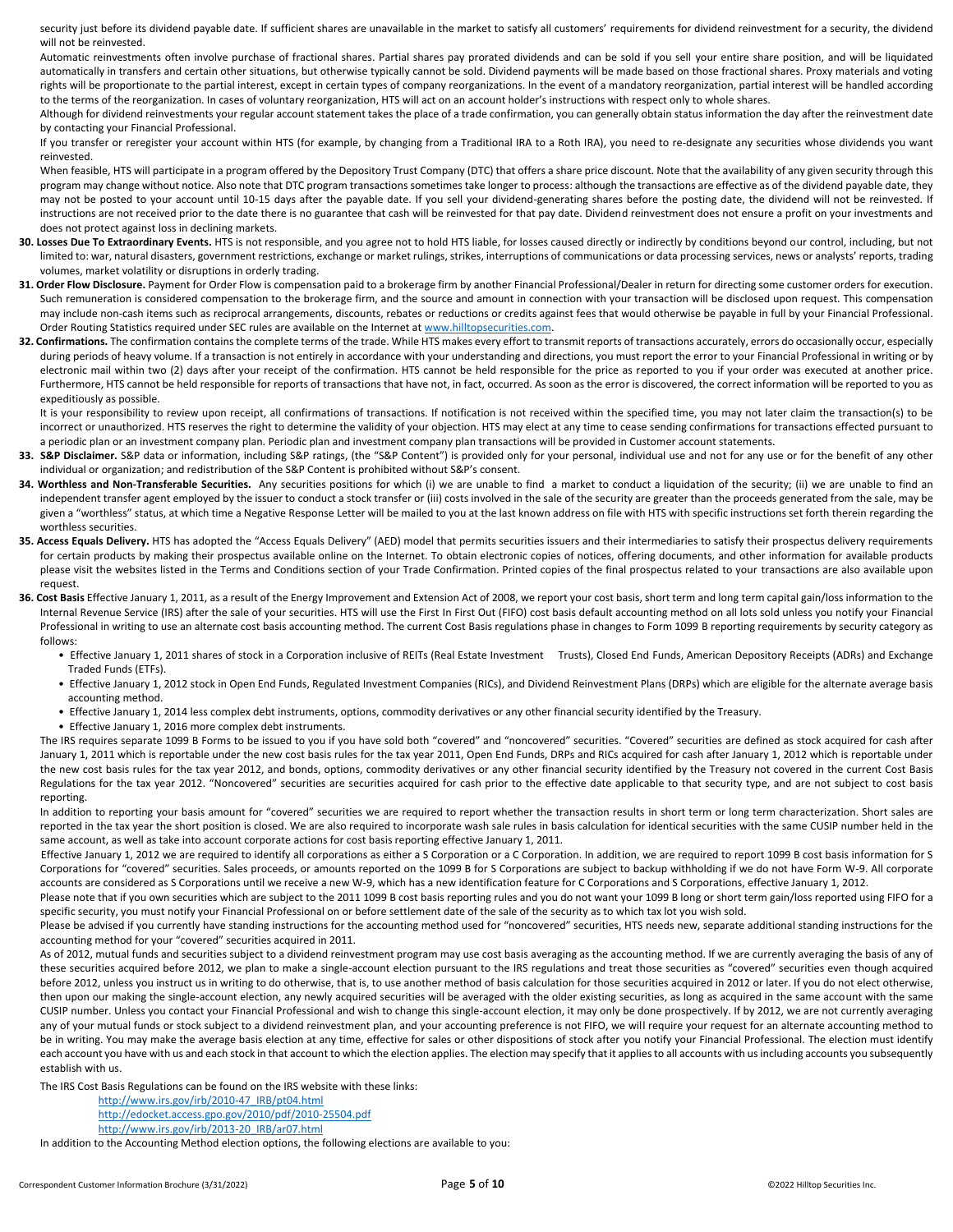Currently, Hilltop Securities Inc. defers the Market Discount of fixed income market discount accretion. You may choose to recognize Market Discount over the period you own the bond and include it in your income currently as interest income. If you do not make this choice, the following rules generally apply.

- When you dispose of a bond, you must treat any gain as ordinary interest income, up to the amount of the accrued market discount.
- o You must treat any partial payment of principal on the bond as ordinary interest income, up to the amount of the accrued market discount.
- o If you borrow money to buy or carry a bond, your deduction for interest paid on the debt is limited.
- Hilltop Securities Inc. defaults to the Constant Yield method for the accretion of Market Discount calculation. You may however choose the Straight Line method for the accretion of the Market Discount calculation. Please refer to the IRS Publication 550.
- You may choose to amortize a taxable bond premium (generally done over the life of the bond). A portion of the premium reduces the amount of interest included in your income. Hilltop Securities Inc. by default amortizes taxable bond premium. Please refer to the IRS Publication 550.

#### **Cost Basis Methods**

It is your responsibility to choose the cost basis method appropriate to your tax situation. Failure to select the proper cost basis method may cause you to pay more tax than necessary. HTS does not provide tax advice and encourages you to consult with your tax professional regarding this decision.

#### **Default Cost Basis Methods**

We apply the IRS default method for fixed income securities unless you inform us of a preferred method.

#### We do not issue tax advice as you are responsible for accurately reconciling and reporting the sales of your securities impacted by the new cost basis regulations. If you have additional **questions, please seek the advice of your CPA or tax professional.**

**37. Account Statements.** You should carefully examine your account statement as soon as you receive it. If you feel that there is an error on the statement, you must notify HTS immediately in writing, but in no event later than 10 days after the date the statement is first made available to you (e.g., eDelivery, Momentum Client or other means provided by Your Financial Professional), on which the error first appeared. If you fail to receive your statement within a reasonable time after it usually appears, contact HTS promptly. Failure to comply with this notification requirement may bar you from claiming on any error involving your account(s).

In addition, you must notify HTS about any unauthorized activity within ten (10) days after the date the statement is first made available to you (e.g., eDelivery, Momentum Client or other means provided by Your Financial Professional), on which the unauthorized activity first appeared. If you do not alert HTS to the first unauthorized transaction in a series of related unauthorized transactions within such notification period, you may be barred from making a claim for any further activity in an ongoing series of unauthorized transactions.

- 38. Notices and Other Communications. Notices including, but not limited to, initial and maintenance calls, delivered to the Customer's address of record or to the email address provided will be deemed to have been personally delivered to the Customer, whether actually received or not. Any notices requiring immediate verbal delivery left for you on your answering machine, or otherwise, will be deemed to have been delivered to you, whether you actually received it or not.
- 39. Monitoring and Recording Telephone Conversations and Email. HTS reserves the right to monitor and record any or all telephone conversations and electronic communications between you and HTS and any of HTS' employees or agents.
- 40. Safeguarding Your Securities. Your assets that remain in HTS' custody are insured against loss from fire, theft and forgery under mandated insurance programs and protected against business failure under the federally backed SIPC.
- **41. Securities Industry Protection Corporation (SIPC) and Excess SIPC Coverage.** HTS is a member of SIPC, which protects the securities customers of its members up to \$500,000 (including \$250,000 for claims for cash). In addition, HTS has purchased Excess SIPC Insurance which covers the net equity of customers' accounts up to an aggregate of \$200 million from underwriting syndicates at Lloyd's of London. This coverage is offered over and above the coverage provided by SIPC. SIPC and Excess SIPC covers accounts of the member firm in the event of a member's bankruptcy or insolvency. SIPC and Excess SIPC Insurance Coverage do not protect against losses due to market fluctuation or any decline in market value of your securities. An explanatory brochure is available a[t www.sipc.org](http://www.sipc.org/) or by calling (202) 371-8300.
- 42. Fees and Charges. You understand that HTS and your Financial Professional may charge commissions and other fees for execution or any other service furnished to you, and you agree to pay such commissions and fees, including all associated collection costs. You acknowledge and agree that such commission rates and fees are determined and set by HTS or your Financial Professional and are subject to change at any time. You agree to pay any applicable fees charged by an electronic communications network (ECN), as well as, all applicable federal, state, local and foreign fees and taxes. A schedule of HTS' fees is attached as Schedule A.
- 43. Satisfaction of Indebtedness. Your securities and other property, in any account in which you have an interest, will be subject to a lien for the discharge of any and all indebtedness or any other obligations. All securities and other property of yours will be held by HTS or your Financial Professional as security for the payment of any such obligations or indebtedness in any account that you may have an interest, subject to applicable law. HTS or your Financial Professional may, at any time and without prior notice to you, use and/or transfer any or all securities and other property in any account(s) in which the Customer has an interest.

Further, you agree to satisfy, upon demand, any indebtedness, and to pay any debit balance remaining when the account is closed. Customer account(s) may not be closed without HTS first receiving all securities and other property for which the account is short, and all funds due for all securities and other property in which the account(s) are long. You further agree to reimburse HTS for any and all expenses.

44. Indemnification and Limitation of Liability. You agree to indemnify and hold harmless HTS, and its officers, directors, employees, agents, financial professionals, and representatives (Indemnified Parties), the company through which your independent brokerage firm clears from any and all claims, losses, liabilities, costs, damages, and expenses, including reasonable attorney's fees, that may be brought, made, or assessed against any Indemnified Parties caused by, arising out of, or resulting from (i) your failure or refusal to follow any directions or instructions from the Indemnified Parties regarding your Accounts, or (ii) the use in any manner by you of the services provided by HTS pursuant hereto, except where such results from the gross negligence or willful misconduct of the Indemnified Parties. In no event shall the Indemnified Parties be liable to you, or anyone claiming by, under, or through you, or on your behalf, for any indirect, incidental, consequential, or special damages arising from this Customer Agreement.

## **45. Arbitration Agreement and Disclosures.**

- **The Customer Agreement contains a pre-dispute arbitration agreement clause. By signing an arbitration agreement the parties agree as follows:**
- **ALL PARTIES TO THIS AGREEMENT ARE GIVING UP THE RIGHT TO SUE EACH OTHER IN COURT, INCLUDING THE RIGHT TO A TRIAL BY JURY, EXCEPT AS PROVIDED BY THE RULES OF THE ARBITRATION FORUM IN WHICH A CLAIM IS FILED.**
- **ARBITRATION AWARDS ARE GENERALLY FINAL AND BINDING. A PARTY'S ABILITY TO HAVE A COURT REVERSE OR MODIFY AN ARBITRATION AWARD IS VERY LIMITED.**
- **THE ABILITY OF THE PARTIES TO OBTAIN DOCUMENTS, WITNESS STATEMENTS AND OTHER DISCOVERY IS GENERALLY MORE LIMITED IN ARBITRATION THAN IN COURT PROCEEDINGS. • THE ARBITRATORS DO NOT HAVE TO EXPLAIN THE REASON(S) FOR THEIR AWARD UNLESS, IN AN ELIGIBLE CASE, A JOINT REQUEST FOR AN EXPLAINED DECISION HAS BEEN SUBMITTED BY ALL PARTIES TO THE PANEL AT LEAST 20 DAYS PRIOR TO THE FIRST SCHEDULED HEARING DATE.**
- **THE PANEL OF ARBITRATORS WILL TYPICALLY INCLUDE A MINORITY OF ARBITRATORS WHO WERE OR ARE AFFILIATED WITH THE SECURITIES INDUSTRY.**
- **THE RULES OF SOME ARBITRATION FORUMS MAY IMPOSE TIME LIMITS FOR BRINGING A CLAIM IN ARBITRATION. IN SOME CASES, A CLAIM THAT IS INELIGIBLE FOR ARBITRATION MAY BE BROUGHT IN COURT.**
- **THE RULES OF THE ARBITRATION FORUM IN WHICH THE CLAIM IS FILED, AND ANY AMENDMENTS THERETO, SHALL BE INCORPORATED INTO THE CUSTOMER AGREEMENT. THE CUSTOMER AGREES, AND, BY CARRYING AN ACCOUNT FOR THE CUSTOMER, THE FINANCIAL PROFESSIONAL AGREES, THAT ALL CONTROVERSIES THAT MAY ARISE AMONG THE CUSTOMER, THE FINANCIAL PROFESSIONAL, AND HTS CONCERNING ANY TRANSACTION OR THE CONSTRUCTION, PERFORMANCE, OR BREACH OF THIS OR ANY OTHER AGREEMENT AMONG THE CUSTOMER, THE FINANCIAL PROFESSIONAL AND HTS PERTAINING TO SECURITIES AND OTHER PROPERTY, WHETHER ENTERED INTO PRIOR, ON, OR SUBSEQUENT TO THE DATE HEREOF, SHALL BE DETERMINED BY ARBITRATION. ANY ARBITRATION UNDER THIS AGREEMENT SHALL BE CONDUCTED PURSUANT TO THE FEDERAL ARBITRATION ACT BEFORE FINRA OR THE MUNICIPAL SECURITIES RULEMAKING BOARD AND IN ACCORDANCE WITH THE RULES THEN PREVAILING AT THE SELECTED ORGANIZATION. THE CUSTOMER MAY ELECT IN THE FIRST INSTANCE WHETHER ARBITRATION SHALL BE BY FINRA OR THE NYSE, BUT IF THE CUSTOMER FAILS TO MAKE SUCH ELECTION, BY REGISTERED LETTER OR BY OVERNIGHT COURIER ADDRESSED TO THE FINANCIAL PROFESSIONAL AT THE FINANCIAL PROFESSIONAL'S MAIN OFFICE, BEFORE THE EXPIRATION OF TEN (10) DAYS AFTER RECEIPT OF A WRITTEN REQUEST FROM THE FINANCIAL PROFESSIONAL TO MAKE SUCH ELECTION, THEN THE FINANCIAL PROFESSIONAL MAY MAKE SUCH ELECTION. THE AWARD OF THE ARBITRATORS, OR OF THE MAJORITY OF THEM, SHALL BE FINAL, AND JUDGMENT UPON THE AWARD RENDERED MAY BE ENTERED IN ANY COURT, STATE OR FEDERAL, HAVING JURISDICTION. FURTHER, NO PERSON SHALL BRING A PUTATIVE OR CERTIFIED CLASS ACTION TO ARBITRATION, NOR SEEK TO ENFORCE ANY PRE-DISPUTE ARBITRATION AGREEMENT AGAINST ANY PERSON WHO HAS INITIATED IN COURT A PUTATIVE CLASS ACTION, OR WHO IS A MEMBER OF A PUTATIVE CLASS WHO HAS NOT OPTED OUT OF THE CLASS WITH RESPECT TO ANY CLAIMS ENCOMPASSED**  BY THE PUTATIVE CLASS ACTION UNTIL: (i) THE CLASS CERTIFICATION IS DENIED (ii) THE CLASS IS DECERTIFIED, OR (iii) THE CUSTOMER IS EXCLUDED FROM THE CLASS BY THE COURT. **SUCH FORBEARANCE TO ENFORCE AN AGREEMENT TO ARBITRATE SHALL NOT CONSTITUTE A WAIVER OF ANY RIGHTS UNDER THE CUSTOMER AGREEMENT EXCEPT TO THE EXTENT STATED HEREIN.**

## **MARGIN DISCLOSURE STATEMENT**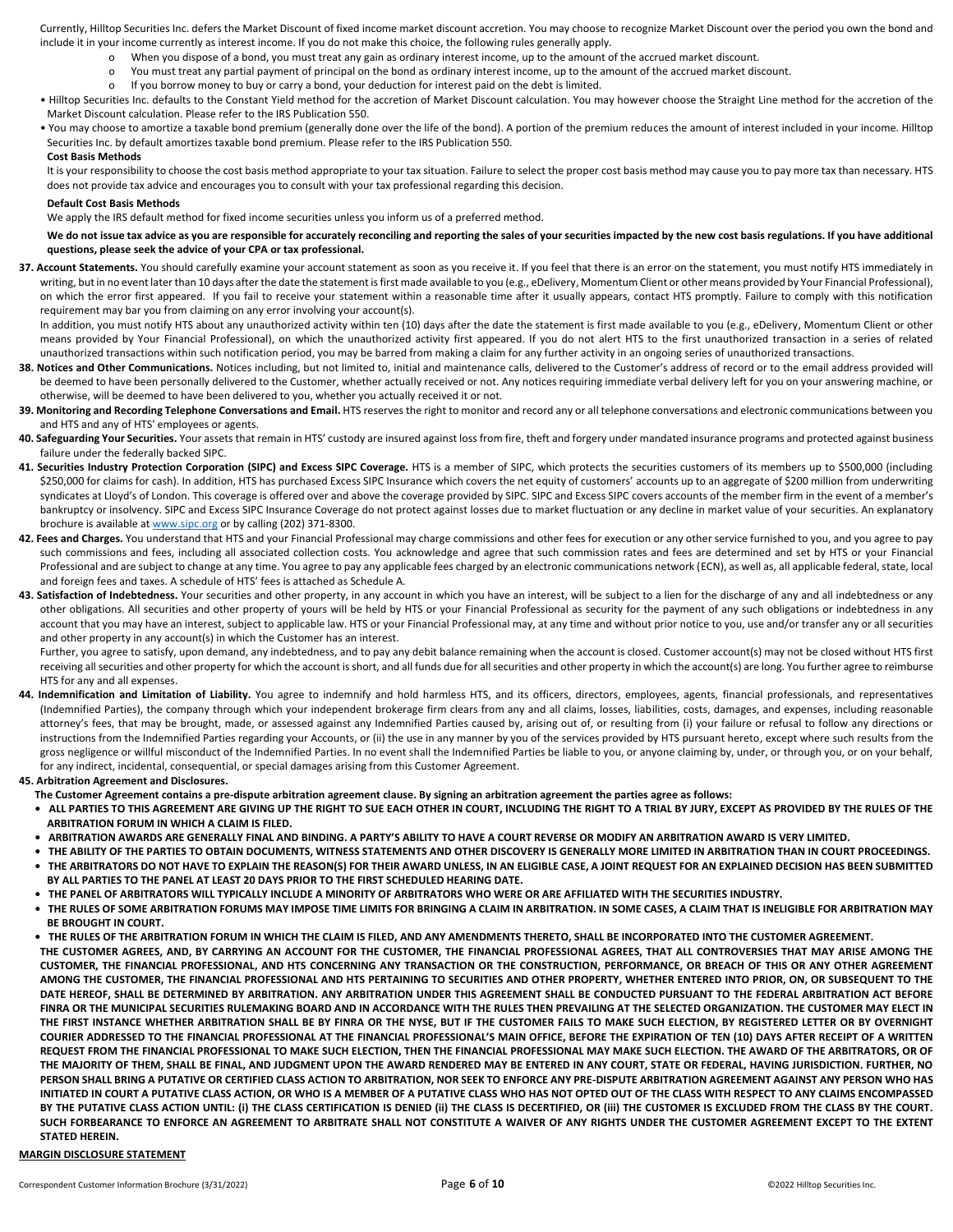This statement is being furnished to you to provide some basic facts about purchasing securities on margin, and to alert you to the risks involved with trading securities in a margin account. Before trading securities in a margin account, you should carefully review the Margin Agreement provided by your brokerage firm (the Firm). Consult your Financial Professional regarding any questions or concerns you may have with your margin accounts.

When you purchase securities, you may pay for the securities in full or you may borrow part of the purchase price from HTS. If you choose to borrow funds, a margin account will be opened and interest will be charged on amounts borrowed by you from HTS. The securities purchased are collateral for the loan to you. If the securities in your account decline in value, so does the value of the collateral supporting your loan, and, as a result, HTS or your Financial Professional can take action, such as issue a margin call and/or sell securities or other assets in any of your accounts held with HTS, in order to maintain the required equity in the account.

It is important that you fully understand the risks involved in trading securities on margin. These risks include the following:

- **Interest on Account Balances.** All balances in the Cash and Margin account types will be net together. If the netting results in a settled debit, debit interest will be charged. If netting results in a settled credit, credit interest will be paid. Interest will be charged on those net debit balances that accrue \$1.00 or greater of interest during the month. Please consult your Financial Professional for additional information.
- You can lose more funds than you deposit in the margin account. A decline in the value of securities that are purchased on margin may require you to provide additional funds to HTS to avoid the forced sale of those securities or other securities or assets in your account(s).
- The Firm or HTS can force the sale of securities or other assets in your account(s). If the equity in your account falls below the maintenance margin requirements or HTS' higher "house" requirements, HTS or your Financial Professional can sell the securities or other assets in any of your accounts held at HTS to cover the margin deficiency. You also will be responsible for any shortfall in the account after such a sale.
- Your securities or other assets may be sold without contacting you. Some investors mistakenly believe that HTS or your Financial Professional must contact the customer for a margin call to be valid, and that HTS or your Financial Professional cannot liquidate securities or other assets in customer accounts to meet the call unless HTS or your Financial Professional have contacted customers first. This is not the case. Most firms will attempt to notify customers of margin calls, but firms are not required to do so. However, even if a firm has contacted a customer and provided a specific date by which the customer can meet a margin call, the firm can still take necessary steps to protect their financial interests, including immediately selling the securities without notice to the customer.
- **You are not entitled to choose which securities or other assets in your account(s) are liquidated or sold to meet a margin call.** Because the securities are collateral for the margin loan, HTS or your Financial Professional has the right to decide which security to sell in order to protect HTS' interests.
- **"House" maintenance margin requirements may be increased at any time without advance written notice.** These changes in HTS' policy often take effect immediately and may result in the issuance of a maintenance margin call. Your failure to satisfy the call may cause HTS or your Financial Professional to liquidate or sell securities in your account(s).
- **You are not entitled to an extension of time on a margin call.** While an extension of time to meet margin requirements may be available to customers under certain conditions, a customer does not have a right to the extension.
- **Please see Schedule A below for additional information regarding HTS' standard margin rates.**

#### **MARGIN & SHORT ACCOUNT AGREEMENT**

In consideration for HTS and your Financial Professional opening or maintaining one or more margin accounts on your behalf, you confirm and agree to the following:

- 1. The terms and provisions of the Customer Agreement apply to accounts of HTS and the Financial Professional/Dealers for which it clears. This provision of the Customer Agreement shall be considered supplementary to the Cash Account Agreement that you have signed. Except as specifically amended by the Customer Agreement, all the terms and conditions set forth in the Cash Account Agreement shall remain effective with respect to your margin account.
- 2. One of the services provided, is to permit you to maintain a margin account and borrow money on marginable securities using credit extended by HTS. Not all securities are marginable. If you do not know whether the security you plan to purchase is marginable, please consult with your Financial Professional before you make the purchase.
- 3. A margin account involves HTS extending credit to you based on the marginable securities in your account as collateral. Margin is the amount you pay when you use HTS' credit to purchase a security. At the time that you open a margin account, you must furnish your Financial Professional with the information required for all other accounts, as well as a signed Margin Agreement which contains loan terms and provisions, enabling HTS to pledge or lend securities carried for your account.
- 4. Margin requirements are twofold. First, there is an initial margin requirement at the time of purchase; and second, there is a minimum margin equity that must be maintained in your account. In most cases, the minimum amount due initially is established by the Federal Reserve Board in accordance with Regulation T. This requirement is expressed as a percentage of the purchase price and it may change from time to time. For example, if the margin requirement is 50%, and you purchase a stock costing \$5,000.00 plus commission, you are only required to deposit 50% of that amount. Under Regulation T, your margin must be deposited into the account by settlement date. The balance due on the purchase will be loaned to you by HTS, and your account will be debited. You are required to pay interest on the amount advanced as you would on any other loan.
- 5. HTS holds the securities you buy as collateral (unless loaned out as described below) for your debt. Although HTS retains your securities as collateral, you receive credit for all dividends or interest, and you may direct your Financial Professional to sell your stock so long as your account is in good order. The settlement date for purchases and sales of most securities made in margin accounts is usually two (2) business days from the date of the transaction.
- 6 In addition to the initial margin requirements of the Federal Reserve Board, the NYSE requires a customer opening a margin account to have minimum initial equity of \$2,000 in the account. For example, if your initial purchase of stock costs \$2,400, you will have to deposit \$2,000 rather than \$1,200 which would be required by the Federal Reserve Board (assuming the Regulation T requirement is 50%).
- 7. The NYSE also sets minimum maintenance requirements. Under present Exchange rules, the margin that must be maintained in an account is 25% of the market value of all securities "long" in the account. The HTS minimum maintenance requirement is 30%. For other securities, such as bonds, there may be a somewhat higher or lower requirement, depending on the security. In accordance with the terms of the Margin Agreement, HTS can increase the margin maintenance requirement at any time, i.e., in cases where there is a lack of diversification in an account's collateral or a preponderance of low priced or infrequently traded securities. If the equity in your account falls below 30% due to a decline in the market value of your securities, it will be necessary for you to deposit additional marginable securities or make cash payment to reduce your indebtedness.
- 8. If your equity falls below the minimum maintenance requirement established by HTS, you will usually receive a margin call notice informing you of the additional collateral required to bring your account above the minimum level. Further, if HTS considers it necessary, HTS may require you to immediately deposit cash or collateral into your account prior to any applicable settlement date in order to assure due performance of your open contractual commitments. HTS does not have to grant a customer an extension on a margin call. If you fail to meet a margin call, HTS has the right to force the sale of any or all securities and other property in your account; buy any or all securities and other property which may be short in your account; cancel any or all open orders; and/or close any or all outstanding contracts to meet any obligations to HTS. This is at the discretion of HTS and may be done without further notice to or contact with you. HTS reserves the right to select the securities to be sold.

In addition, market conditions may make it difficult for HTS to send you a margin call. The volatility of the market may require HTS to take immediate action without demand for additional collateral, or prior notice of sale or purchase, or other notice or advertisement, to protect HTS' interests. HTS can unilaterally force the sale of securities in a customer's account at any time without being required to contact the customer. It should be noted that prior notices in the form of a margin call should not be construed as a waiver of HTS' right to take immediate action in your account to protect HTS' interests at some future date, without making a margin call.

9. It is important that you understand the nature of the debit balance in your account and how it is computed. A debit balance represents money that HTS has loaned to you. As previously noted, when you purchase securities on margin, you must pay the amount of money required by Regulation T and the balance of the purchase price is loaned to you by HTS. It is this loan portion which creates the debit balance and upon which interest is charged. Each additional purchase made on margin adds to your debit balance, and any other charge that is assessed against your account (including interest charges) increases your debit balance. It is very important to understand that unlike in a cash account, you can lose more funds than deposited in your account if the value of your investments declines.

All securities which HTS may at any time be holding for you or which may be in HTS' possession are subject to a general lien for the discharge of your indebtedness and other obligations to HTS. This lien is equal to the amount of money that you owe HTS or your Financial Professional.

- 10. You authorize HTS to lend any securities or other property held by HTS in your margin account and to carry such property in HTS' customer loans. Such property may be pledged, repledged or hypothecated by HTS without notice to you, for equal or greater amounts due to HTS. HTS shall have no obligation to retain a like amount of similar securities or property.
- 11. HTS may loan out (to itself or others) the securities that collateralize your margin debit. If it does, securities are first loaned to HTS prior to lending to others. You may not receive, with respect to securities that are lent, certain benefits that normally accrue to a securities owner, such as the ability to exercise voting rights, or to receive interest, dividends, or other distributions. The individual or entity to which the securities are lent will accrue these benefits except for cases in which the securities are loaned to and held by HTS and not loaned to another party. If HTS holds the lent securities, you will continue to accrue these benefits. Although you may receive substitute payments in lieu of distributions, these payments may not receive the same tax treatment as actual interest, dividends, or other distributions, and you may therefore incur additional tax liability for substitute payments. HTS may allocate substitute payments by lottery or in any other manner permitted by law, rule, or regulation. Currently, these substitute payments are allocated according to the number of shares an account holds, with the larger accounts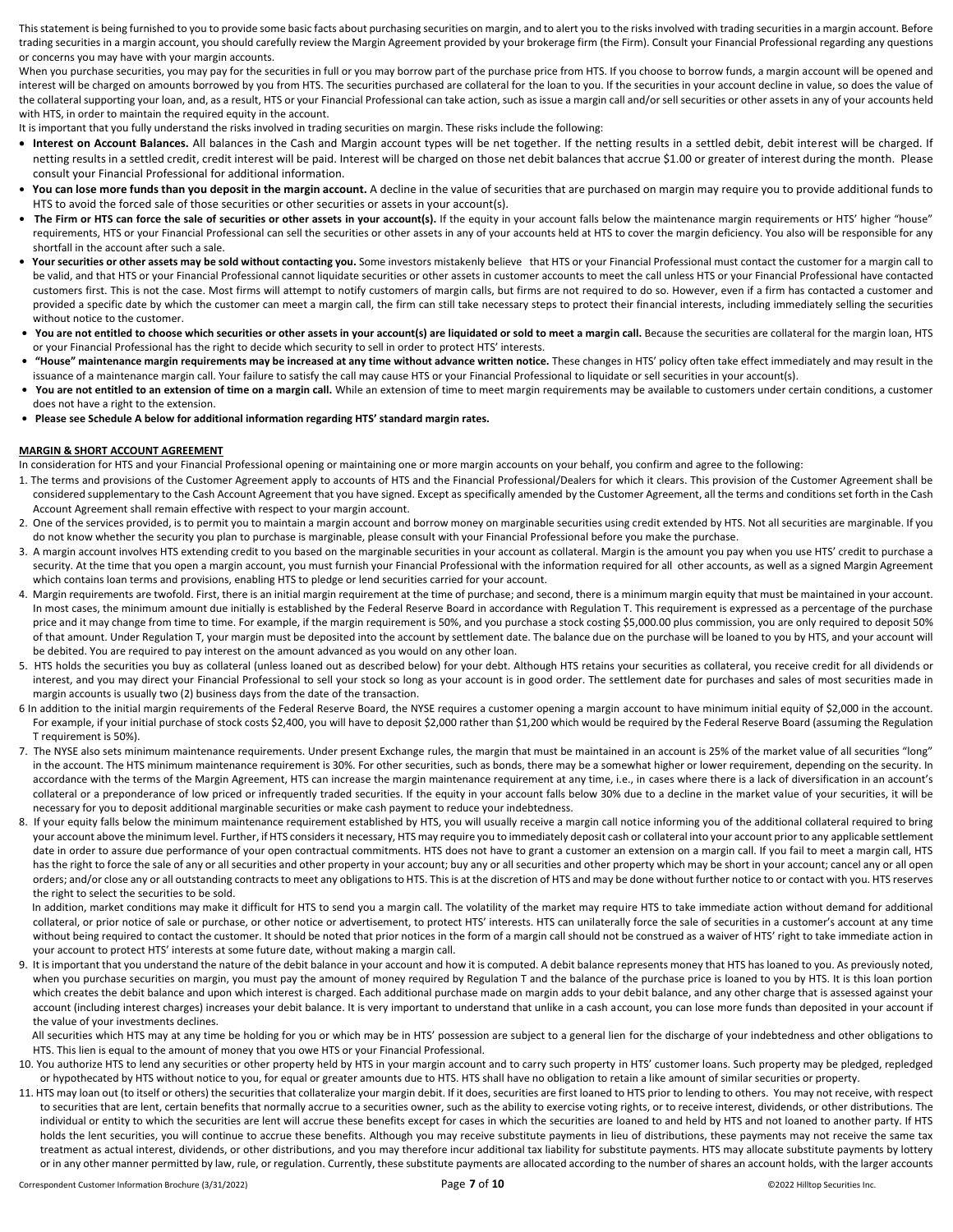receiving payment first. Please note that any substitute payments HTS makes are voluntary and may be discontinued at any time. However, at this point in time, substitute payments have never been discontinued.

- 12. A short sale is a transaction in which you sell a security that you do not own. HTS borrows the security on your behalf for delivery to the purchaser. Prior approval is required on all short sales. There may be certain costs associated with the securities that HTS borrows on your behalf, and you agree to pay such costs, including all associated collection costs. You acknowledge and agree that such costs are determined by the party from which HTS borrows the security, HTS or your Financial Professional and are subject to change at any time. The credit generated by any short sale does not reduce your debit balance for the purpose of computing interest until the short position is covered, either by delivery of the security or by purchasing it. Always bear in mind that your short credit may be reduced substantially, or possibly lost altogether, when you cover your short credit may be reduced substantially, or possibly lost altogether, when you cover your short position by purchasing the security. There are special margin requirements on a short sale. NYSE rules presently require for maintenance margin on short sales: (i) \$2.50 per share or 100% of the current market value, whichever is greater, of each stock short in the account selling at less than \$5 per share, or, (ii) \$5 per share; or 30% of the current market value, whichever is greater, of each stock short in the account selling at \$5 per share or above.
- 13. If the security that you sold short appreciates in market price over the selling price, interest will be charged on the appreciation in value. If the security that you sold short depreciates in market price, interest on any debit balance in your account is reduced in relation to the depreciation in value. The daily closing price is used to determine any appreciation or depreciation of the security sold short. This practice is known as "marking-to-the-market".

 The annual rate of interest which HTS charges on your debit balance is determined by HTS' cost of borrowing money and other factors. Your rate of interest may be changed without notice. Please see Schedule A below for additional information regarding HTS' standard margin rates.

14. Interest on margin accounts will be charged on the settled margin balance in your account. The annual rate of interest which will be charged on your settled margin balance may vary from the HTS Base Rate, depending on the amount of the settled debit balance in your account. Each day this interest is accumulated into a monthly total. The normal interest period ends on the last business day of the monthly statement cycle. Interest is computed by multiplying the daily debit balance by the daily interest rate (1/360 of the annual interest rate) times the number of days in the interest period. If during any interest period there is a change in interest rates, applicable to your account, separate computations will be made for each interval in which there is a change in the rate during the interest period. When the rate changes during an interest period, a blended rate will be calculated based on the number of days each interest rate is in effect during that period.

#### **15. I acknowledge that I have read, understand, and agree to be bound by the pre-dispute Arbitration Clause contained herein.**

## **OPTION ACCOUNT AGREEMENT**

In connection with any transactions in Put and Call options (including combinations of the two) that HTS and/or your Financial Professional may handle, purchase, sell, and/or endorse for your account, you confirm and agree to the following:

- 1. The terms and provisions of the Customer Agreement apply to accounts of HTS and the Financial Professional/Dealers for which it clears. This provision of the Customer Agreement shall be considered supplementary to the Cash and Margin Agreement(s) (if applicable) that you have signed. Except as specifically amended by the Customer Agreement, all the terms and conditions set forth in the Cash Account Agreement and the Margin & Short Account Agreement shall remain effective with respect to your option account.
- 2. By signing the Option Agreement, you acknowledge your understanding of the risks involved in dealing in options. Where the term "option" is used, this includes all standardized Put and Call options issued by the Options Clearing Corporation.
- 3. You acknowledge receipt of the current Options Clearing Corporation Disclosure Document and the Special Statement for Uncovered Option Writers, if applicable, and confirm that all your option transactions are subject to the rules and regulations of the Options Clearing Corporation, the appropriate option exchange, FINRA, and any additional terms and conditions which may be imposed.
- 4. You agree that acting alone or in concert with others, you will not exceed the position and exercise limits imposed by the Options Clearing Corporation or other regulatory bodies. You further understand that it may be necessary to report your position in a class of options having the same underlying security to the proper regulatory authority, indicating your name, address, and Social Security number.
- 5. You acknowledge that you have furnished your Financial Professional with your financial information and investment objectives. Should your financial situation or investment objectives change, you will notify your Financial Professional immediately. HTS or your Financial Professional reserve the right to deny, revoke or discontinue option privileges on any account.
- 6. You acknowledge that HTS or your Financial Professional have the right to determine whether an order is acceptable, as well as, the position limits that HTS or your Financial Professional are prepared to undertake for your account.
- 7. You acknowledge that both the purchase and sale (writing) of Put and Call options involve a high degree of risk and are not suitable for all investors. You are aware that you should not purchase an option unless you are able to sustain a total loss of the premium (cost of option) and the costs associated with purchasing the option. Further, you are aware that you should not sell (write) an option unless you own the underlying security or are in a position to assume the substantial risks inherent in writing "naked" options. You agree not to hold the financial professional liable for any loss incurred due to the purchase or sale of such securities.
- 8. You are aware that when you purchase an option, you must pay the full premium and that an option purchase cannot be margined. In addition, there are special margin requirements governing the sale of options with which you will become familiar before commencing an option program. Complete details on the margin requirements for options are available through your Financial Professional.
- 9. As additional consideration for the opening sale of Call option(s) for your accounts, you agree that you will not sell, during the life of such option(s), the underlying collateralizing securities until such option(s) are closed, exercised, expire, or you have been approved for and have met the collateral requirements established by the financial professional for carrying Uncovered Call options. You also agree that the financial professional, in the financial professional's sole discretion, may refuse any orders to sell such underlying securities which the financial professional receives from you or by means of a "give-up" basis through another financial professional unless, prior to such sale, you have met the collateral requirements established by the financial professional for carrying Uncovered Call options. The financial professional has the right, at the financial professional's sole discretion, to permit you to apply the proceeds of such sale to collateral requirements.
- 10. Since option contracts are traded for a specified period of time and have no value upon expiration, you agree to advise your Financial Professional if you wish to enter offsetting transactions by closing out your position or exercising the option prior to the expiration date. Failure to do this may result in the option expiring worthless, even though it might have a monetary value on the expiration date. You understand that you bear full responsibility for taking action to exercise or sell valuable options. In the absence of you notifying the financial professional to exercise a valuable options contract by 3:00 PM, CST, on the last business day prior to expiration date of the options contract, you agree that the financial professional may exercise the options contract on your behalf. This is in no way to be construed as an obligation on HTS' part to sell or exercise such options on your behalf.
- 11. You acknowledge that you are aware that all short American-style option positions are subject to assignment at any time and that European-style option contracts are only exercisable on the option's date of expiration. Since an American-style option provides an investor a greater degree of flexibility than a European-style option, the premium an American-style option is at least equal to or higher than the premium for a European-style option which otherwise has all the same features.
- 12. When HTS receives an exercise notice from the Options Clearing Corporation, HTS assigns the notice to a customer who is a writer of an identical option contract. Exercise assignment notices for option contracts are allocated among customer short positions pursuant to a procedure that randomly selects from among all customer short option positions that are subject to exercise. All short options positions are liable for assignment at any time. A more detailed description of HTS' random allocation procedure is available upon request.
- 13. If an exercise notice is assigned to your account, you must deliver the underlying security to HTS in the case of a Call, and deposit funds or securities with HTS in the case of a Put, sufficient to properly margin the security promptly.

#### **14. I acknowledge that I have read, understand, and agree to be bound by the pre-dispute Arbitration Clause contained herein.**

## **INVESTMENT OBJECTIVES**

To ensure that you, the Customer, and HTS have a mutual understanding of the meaning of the investment objective terminology utilized on the New Account Application, the terms and corresponding definitions are contained therein. Please discuss any necessary clarifications of those terms with your Financial Professional.

## **MUTUAL FUND BREAKPOINT DISCOUNT DISCLOSURE STATEMENT**

When investing in mutual funds it is important to understand sales charges, expenses, and management fees, as well as breakpoint discounts. For general information about these fees and discounts, please refer to the Mutual Fund Breakpoint Disclosure Statement located at www.hilltopsecurities.com. To request a copy of this disclosure by mail or fax, please contact your Financial Professional.

## **MUNICIPAL CLIENT EDUCATION AND PROTECTION**

HTS is registered with the U.S. Securities and Exchange Commission and the Municipal Securities Rulemaking Board. Additional information regarding these organizations may be found at [www.sec.gov](http://www.sec.gov/) and [www.msrb.org.](http://www.msrb.org/) A municipal investor brochure is posted on the website of the Municipal Securities Rulemaking Board that describes the protections that may be provided by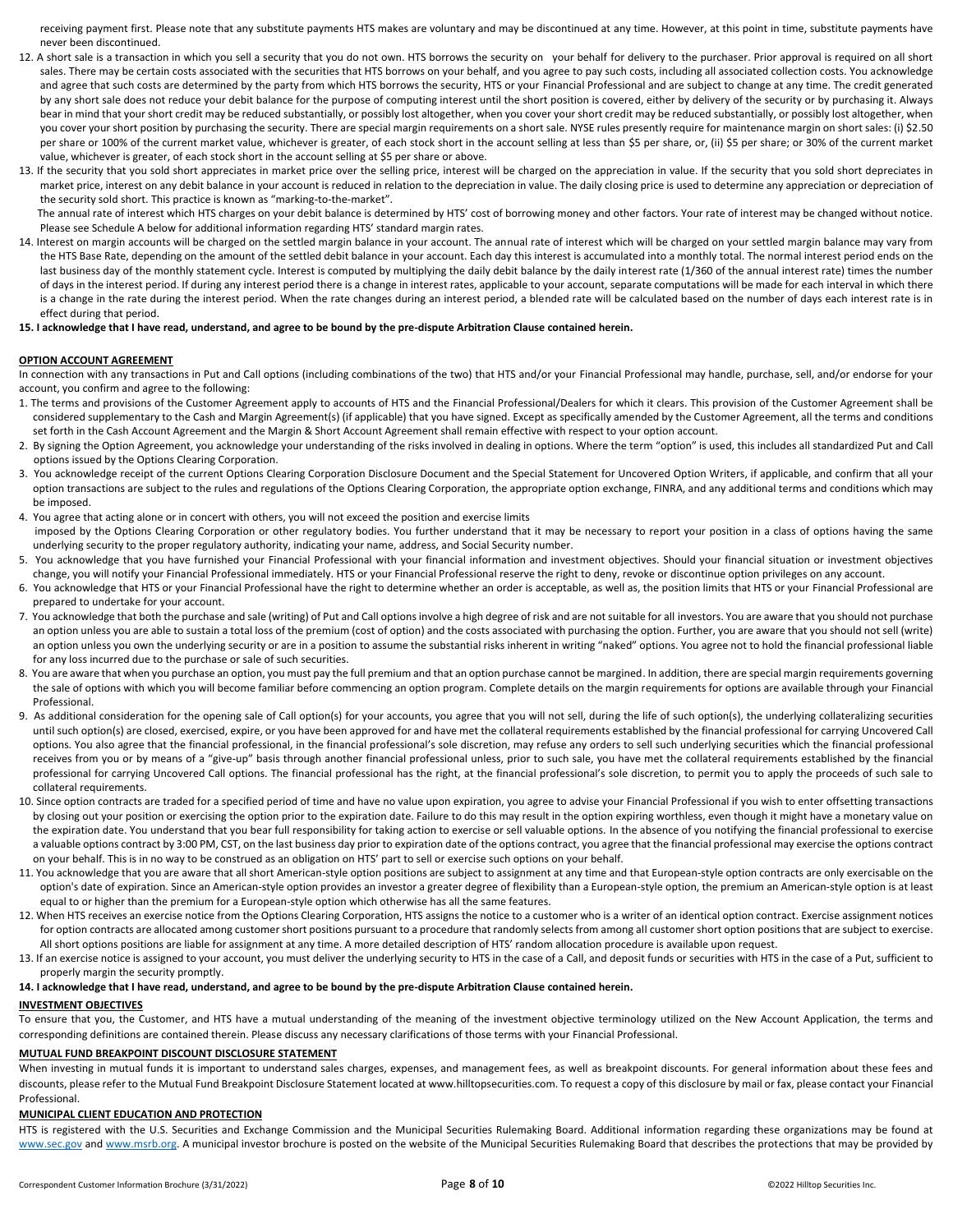the Municipal Securities Rulemaking Board rules and how to file a complaint with an appropriate regulatory authority. Registration with the organizations does not imply any endorsement or approval has been granted to HTS.

## **SCHEDULE A: COMMISSIONS AND OTHER FEES**

Your Financial Professional will set the commissions or miscellaneous fees, if any, to be charged to you on security transactions reflected on your confirmation. You should consult your Financial Professional for details of his commission charges. Commission and fees are subject to change without notice. Please contact your Financial Professional with any questions. Additional fees may apply.

Interest: HTS reserves the right to charge interest on: (i) payments to you before the settlement date on securities; (ii) payments to you for securities sold where good delivery of securities has not been made; and (iii) on debit balances where payment has not been received from you on or before the settlement date on securities purchased.

## **The fee schedule below lists the fees that your Financial Professional may be charged by Hilltop Securities Inc. Your Financial Professional may have different fees and charges, and your Financial Professional should disclose those to you in writing.**

| <b>MONEY MARKET</b>                                         |                                                                                 |
|-------------------------------------------------------------|---------------------------------------------------------------------------------|
| Vision Check - Reorders                                     | \$15                                                                            |
| Vision Check - Rush Orders                                  | \$22.50                                                                         |
|                                                             |                                                                                 |
| Vision Check - Stop Payment                                 | \$25                                                                            |
| Vision Check - Returned Check                               | \$25                                                                            |
| Vision Check - Photocopy of canceled check                  | \$10                                                                            |
| Vision Check Writing Termination                            | \$25                                                                            |
| Visa Platinum Debit Card - Annual Fee                       | \$50                                                                            |
|                                                             |                                                                                 |
| ACCOUNT TRANSFER/DELIVERIES BETWEEN BROKER DEALERS OR OTHER |                                                                                 |
| <b>AGENTS/MUTUAL FUND COMPANIES</b>                         |                                                                                 |
| <b>Account Transfer Fee (ACAT)</b>                          | \$100                                                                           |
| Account Transfer Fee (Non-ACAT)                             | \$150                                                                           |
| Delivery of Book Entry Securities (Per Issue)               | \$25                                                                            |
| Receipt/Delivery of Foreign Securities                      | \$100                                                                           |
|                                                             |                                                                                 |
|                                                             |                                                                                 |
| <b>GENERAL</b>                                              |                                                                                 |
| Wire Transfer - US Bank                                     | \$20                                                                            |
| Wire Transfer - Foreign Bank                                | \$50                                                                            |
| Prepay Fee                                                  | \$20                                                                            |
| <b>Cleared Check Copy</b>                                   | \$20                                                                            |
| <b>Stop Payment</b>                                         | \$25                                                                            |
| Returned Deposit Item                                       | \$35                                                                            |
| Returned Outgoing Wire Transfer Fee                         | \$25                                                                            |
|                                                             |                                                                                 |
| <b>Accommodation Fee</b>                                    | \$25                                                                            |
|                                                             |                                                                                 |
| <b>DELIVERIES - MINIMUM FEES</b>                            |                                                                                 |
| <b>Regular Next Day</b>                                     | \$25                                                                            |
| Priority Next Day                                           | \$30                                                                            |
| Saturday Delivery                                           | \$40                                                                            |
| <b>Foreign Address</b>                                      | \$60                                                                            |
| <b>USPS Priority Mail</b>                                   | \$6                                                                             |
|                                                             |                                                                                 |
| CERTIFICATES, DRS, DWAC, W/T & PROCESSING                   |                                                                                 |
| Low-Priced/Large Quantity Review/Processing Fee             | \$300*                                                                          |
| Legal Transfer Fee                                          | \$50*                                                                           |
| Non-Equity Physical Processing Fee                          | $$150*$                                                                         |
|                                                             | \$100*                                                                          |
| Non-DTCC Eligible Receipt/Delivery                          |                                                                                 |
| <b>RVP/DVP Fee</b>                                          | \$50*                                                                           |
| Certificate Handling Fee                                    | \$50                                                                            |
| DRS Deposit/Withdrawal                                      | \$50*                                                                           |
| DWAC Deposit/Withdrawal                                     | $$75*$                                                                          |
| <b>Exercising Employee Stock Options</b>                    | \$50*                                                                           |
| Canadian Deposit                                            | \$150*                                                                          |
| Foreign Deposit                                             | \$250*                                                                          |
| Canadian Settlement                                         | \$50*                                                                           |
| Foreign Settlement                                          | \$100*                                                                          |
|                                                             | Pass through fees*                                                              |
| <b>Transfer Agent Fee</b>                                   |                                                                                 |
| <b>DTCC Deposit</b>                                         | \$12                                                                            |
| <b>DTCC Legal Deposit</b>                                   | \$50                                                                            |
| DTCC Withdrawal by Transfer                                 | \$500                                                                           |
| DTCC/TA Reject                                              | \$125                                                                           |
| <b>DTCC DRS Reject</b>                                      | \$75                                                                            |
|                                                             |                                                                                 |
| DTCC New York Window Settlement                             | $$50*$                                                                          |
| <b>DTCC Envelope Settlement Service</b>                     | \$35                                                                            |
|                                                             |                                                                                 |
| <b>OTHER FEES</b>                                           |                                                                                 |
| Customer Research or Document Reproduction Fee              | \$25 per hour                                                                   |
| Annual Safekeeping Fee                                      | \$50 per position                                                               |
| Bond Fees (Purchase or Sale)                                | \$5 for T-Bills and \$15 for T- Notes, T-Bonds and other Government Instruments |
|                                                             |                                                                                 |
|                                                             |                                                                                 |
| Redemption / Termination                                    | \$25                                                                            |
| <b>Corporate Action Deposits</b>                            | \$90                                                                            |
| Corporate Action Physical Certificates                      | \$6*                                                                            |